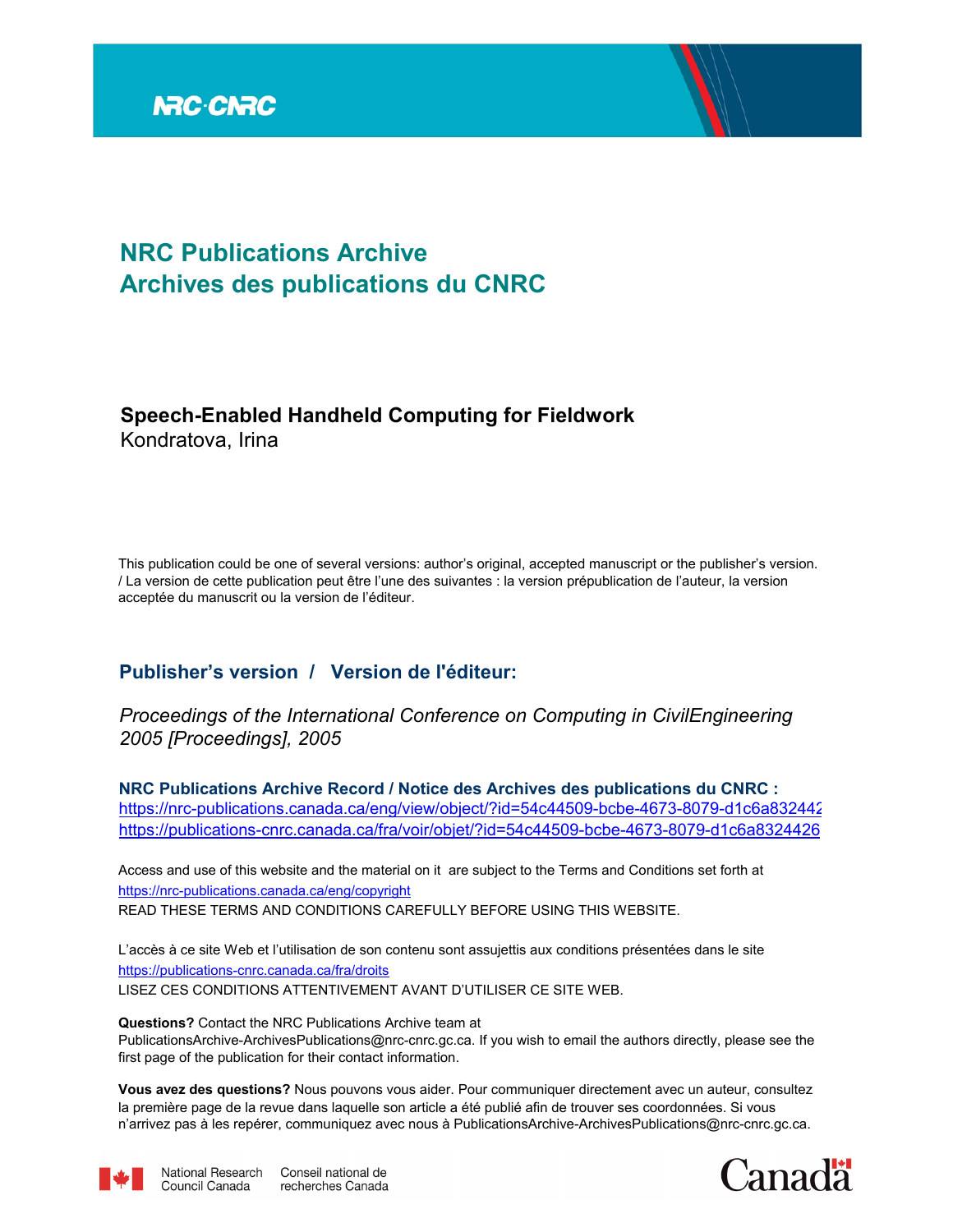

National Research Council Canada

Conseil national de recherches Canada

Institute for Information Technology

Institut de technologie de l'information



*Speech-Enable Handheld Computing for Fieldwork \** 

Kondratova, I. July 2005

\* published in the Proceedings of the International Conference on Computing in Civil Engineering 2005. Cancun, Mexico. July 11-15, 2005 . NRC 48238.

Copyright 2005 by National Research Council of Canada

Permission is granted to quote short excerpts and to reproduce figures and tables from this report, provided that the source of such material is fully acknowledged.

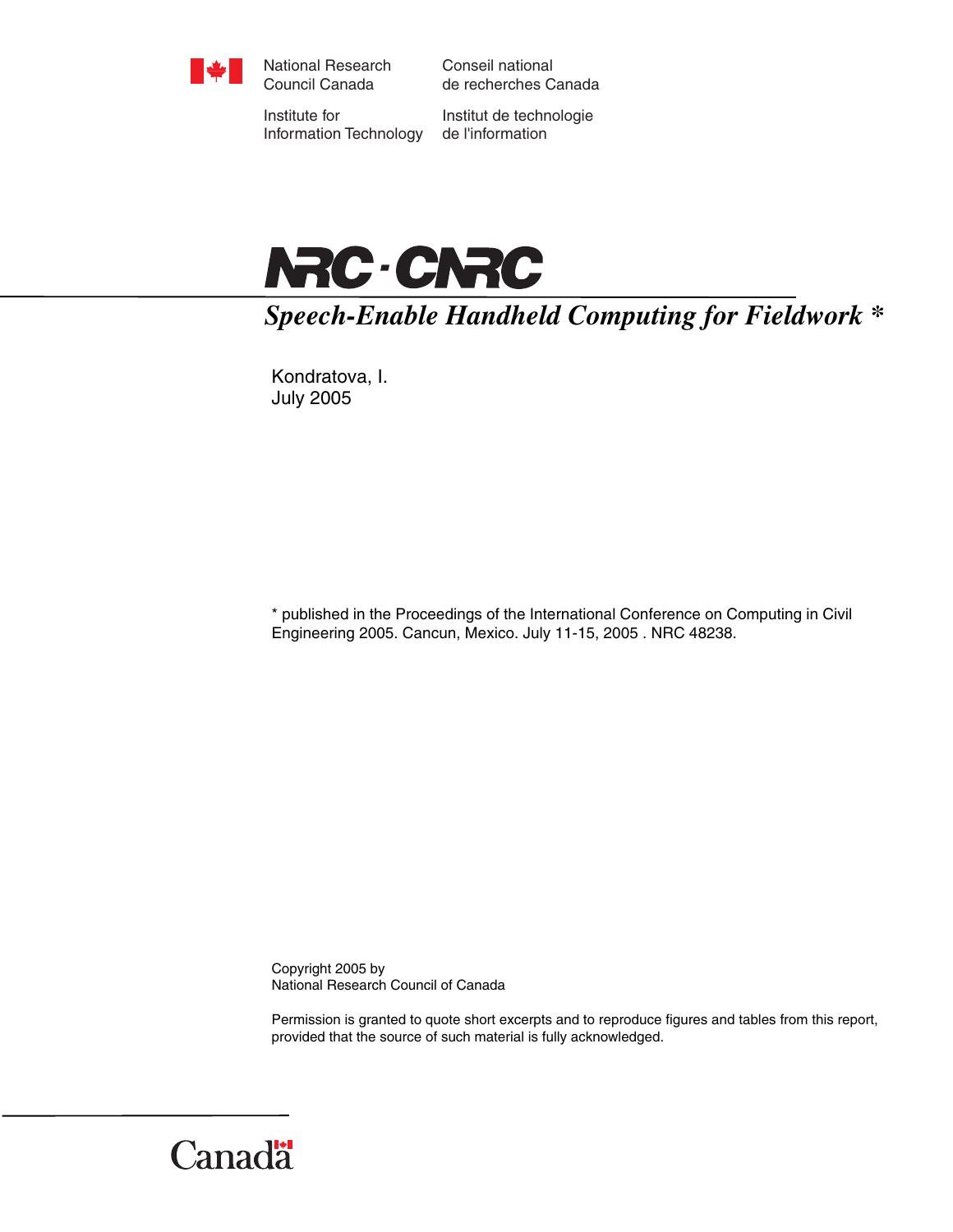# **SPEECH-ENABLED HANDHELD COMPUTING FOR FIELDWORK**

## **I.L. Kondratova**<sup>1</sup>

<sup>1</sup>PhD, P. Eng., Group Leader, National Research Council of Canada Institute for Information Technology e-Business & Adjunct Professor, Department of Civil Engineering, University of New Brunswick, 46 Dineen Drive, Fredericton, Canada, E3B 9W4; PHONE: +1 (506) 444-0489; FAX: +1 (506) 444-6114; email: Irina.Kondratova@nrc-cnrc.gc.ca.

#### **ABSTRACT**

This paper discusses the advantages and challenges of using speech recognition on mobile devices, for field data collection and real-time communication. Multimodal and voice technology, for speech-enabled information retrieval and input, using mobile phones or handheld computing devices is explained. Multimodal technology enables more complete information communication and supports timely and effective decision-making. It also helps to overcome the limitations imposed by the small screen of mobile devices.

The paper describes several prototype, industrial, mobile solutions developed for the field entry of data and real-time communication that utilize voice and multimodal interaction. In one of these projects, a field concrete inspector can enter inspection results using variable interaction modalities such as speech, stylus, or keyboard on a handheld device, or speech-only on a mobile phone. The author describes prototype applications developed, and presents several usage scenarios for field and maintenance applications, as well as for emergency response.

#### **KEY WORDS**

Field data collection, mobile worker, speech recognition, multimodal interaction.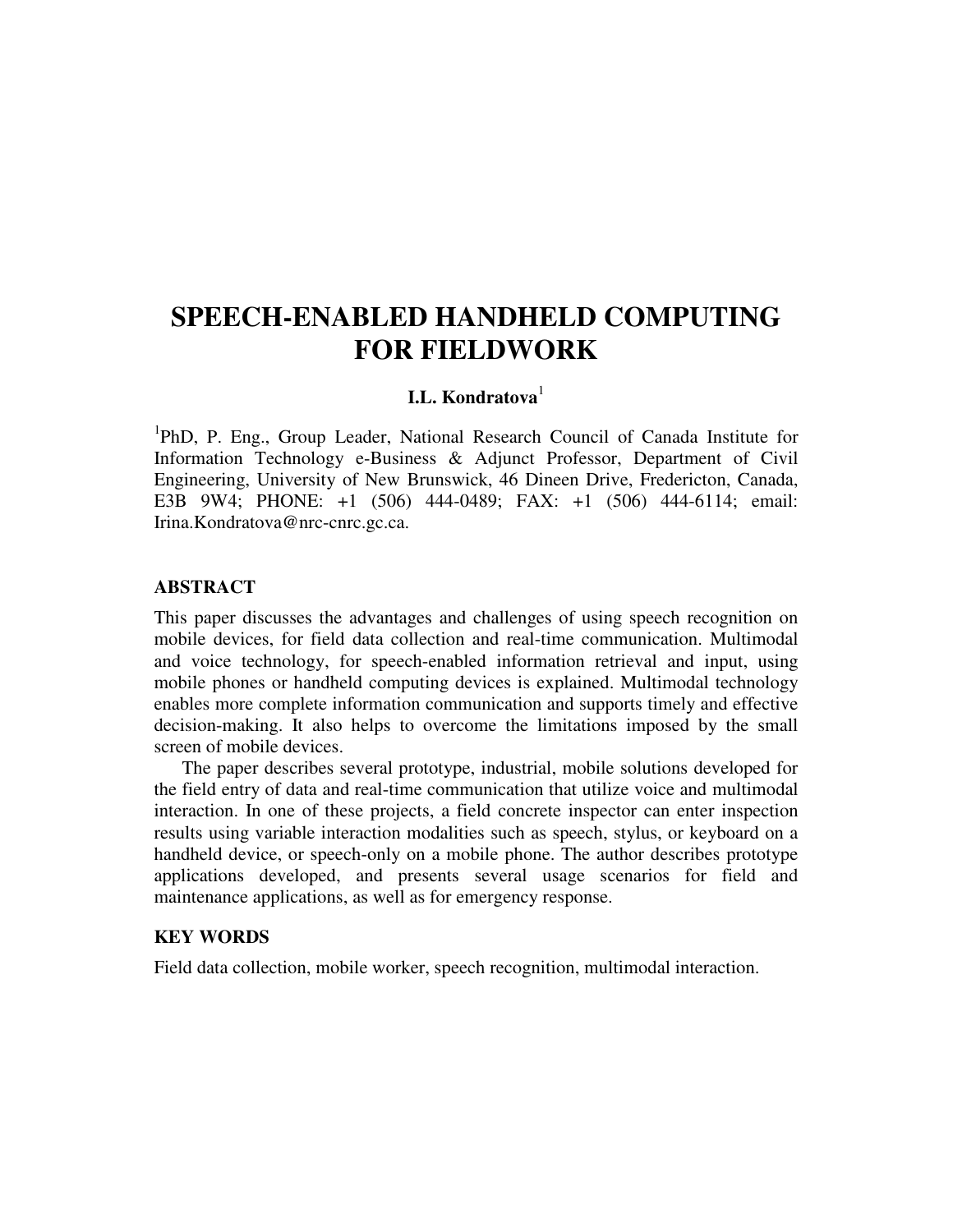#### **INTRODUCTION**

With current developments in information and communication technology, we are rapidly moving away from the Desktop and Laptop Web paradigms towards the Mobile Web paradigm, where mobile smart devices such as Smart phone, Pocket PC, PDA (personal Digital Assistant), hybrid devices (phone-enabled Pocket PC), and wearable computers will become powerful enough to replace laptop computers in the field. The availability of real time, complete information exchange is critical for effective and timely decision making in the construction field, as information frequently has to be transmitted to and received from the corporate database or project repository, right on site. In some cases, when security and safety of the infrastructure are at stake, the importance of real-time communication of field data becomes paramount (Bacheldor, 2002).

However, the potential of using mobile handheld devices in the field is limited by antiquated and cumbersome interfaces. For example, most of the PDAs and Pocket PCs today have a small screen size of about 3.5"x 5", and mobile phones have even smaller screens (Pham and Wong, 2004). The small screen size, and the need to use a pen to enter data and commands, presents an inconvenience for field users especially if their hands are busy using other field equipment, or instruments. In order to assist users in managing mobile devices, user interface designers are starting to combine the traditional keyboard or pen input with "hands free" speech input (Wilson, 2004). As a result, speech processing is becoming one of the key technologies for expanding the use of handheld devices by mobile workers (Picardi, 2002).

However, speech technology is limited to only one form of input and output human voice. In contrast to this, voice input combined with the traditional keyboardbased or pen-based input model permits multimodal interaction in which the user has more that one means of accessing data in his or her device (Wilson, 2004). This new type of interface is called a *multimodal interface*. Multimodal interfaces allow speeder and more efficient communication with mobile devices, and accommodate different input modalities based on user preferences or on the usage context. For example, in a bridge inspection scenario a field engineer, during the bridge inspection, could request information using "hands free" voice input on a hybrid phone-enabled PDA. Then, the requested information would be delivered as a text, picture, CAD drawing, or video, if needed, directly to the PDA screen (Rankin, 2002). Following the inspection, the engineer, back in his vehicle, will be able to enter information using a portable keyboard or a pen.

Mobile computing is a relatively new technology and is not yet widely accepted by the Architectural, Engineering and Construction Industry. The widespread adaptation of this technology will require, along with some changes in the industry, a significant amount of work on usability and applicability of mobile technology to the different usage scenarios in the industry. Menzel et al. (2004) are currently conducting research work on context-based mobile computing in construction, in which they are "mapping" actors, roles and processes on the construction site into the functional requirements for mobile technology. Similarly to this research work, a significant amount of research on "situation-aware" mobile computing for industrial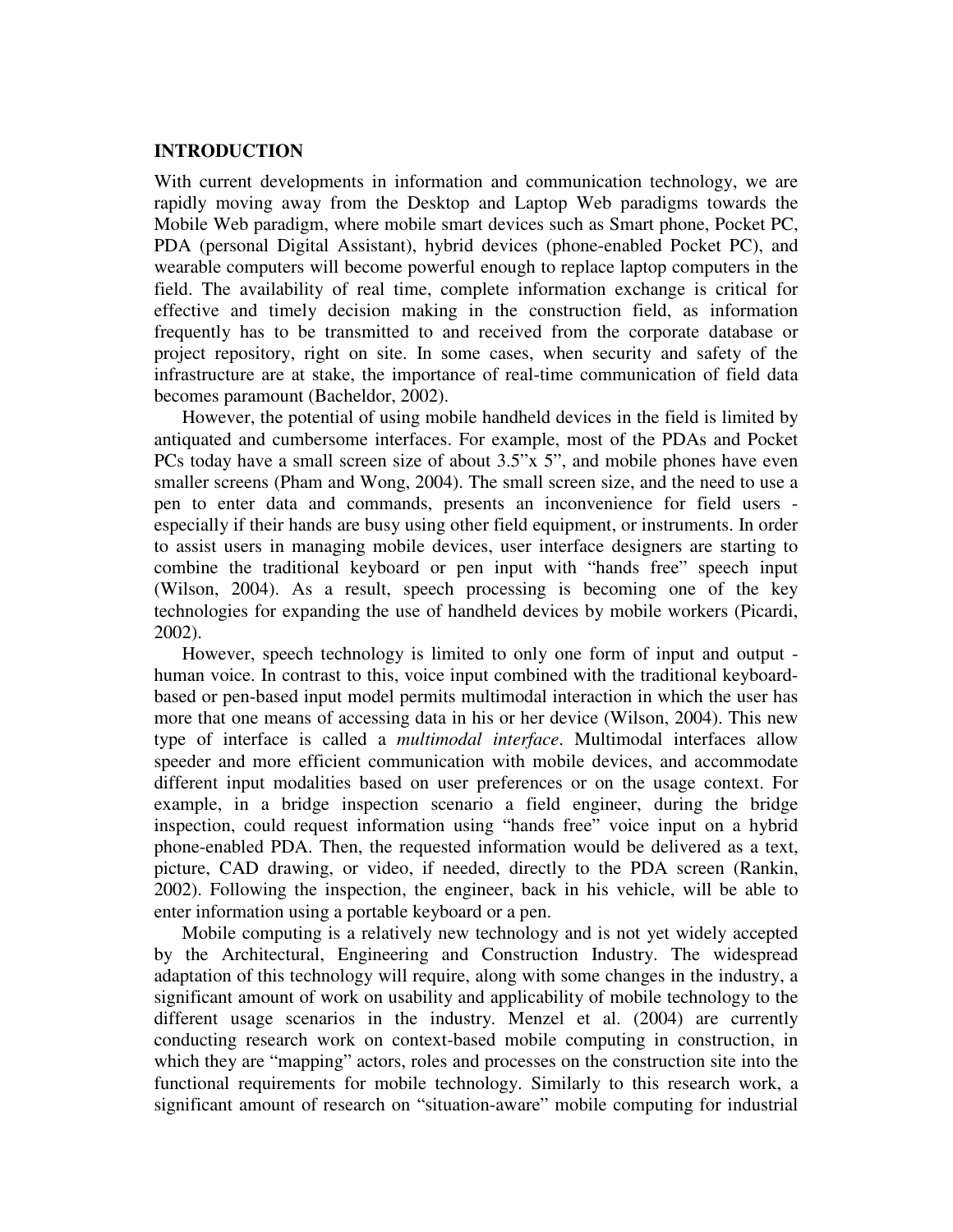mobile applications was done by Bürgy (Bürgy and Garrett, 2002). This paper presents research work that focuses mostly on technological and usability aspects of voice and multimodal mobile technologies, for data collection and communication in the field.

# **VOICE TECHNOLOGY**

Modern voice technology offers the convenience of telephone usage and real-time access to the wealth of information, stored in the Web-based construction project information repository or a corporate database. Considering the fact that in spite of the recent progress in the introduction of information technology in to industrial fieldwork, the telephone is still the most widely used information communication tool in the construction industry (Egbu and Boterill, 2000; Flood et al, 2002), voice technology has a great potential as a field technology in construction. Modern voice technology is based on *VoiceXML*.

# **Background on VoiceXML**

VoiceXML stands for Voice Extensible Markup Language. Currently VoiceXML is the major W3C standards effort for voice-based services (W3C, 2004a). VoiceXML technology follows the same model as the HTML and Web browser technologies. Similar to HTML, a VoiceXML application does not contain any platform specific knowledge for processing the content; it also does not have platform specific processing capability. This capability is provided through the Voice Gateway (sometimes called speech server) that incorporates Automatic Speech Recognition (ASR) and Text-to-Speech (TTS) engines. The Voice Gateway architecture is represented in Figure 1.



**Figure 1: VoiceXML architecture model**

VoiceXML technology provides an easy, standardized format for building speechbased applications and allows delivering Web services using voice user interfaces (VUIs). Developers can use VoiceXML to create audio dialogues that feature synthesized speech, digitized audio, recognition of spoken and touchtone key input (DMTF), recording of spoken input, telephony, and mixed-initiative conversations. The words or phrases that VoiceXML application must recognize are included in a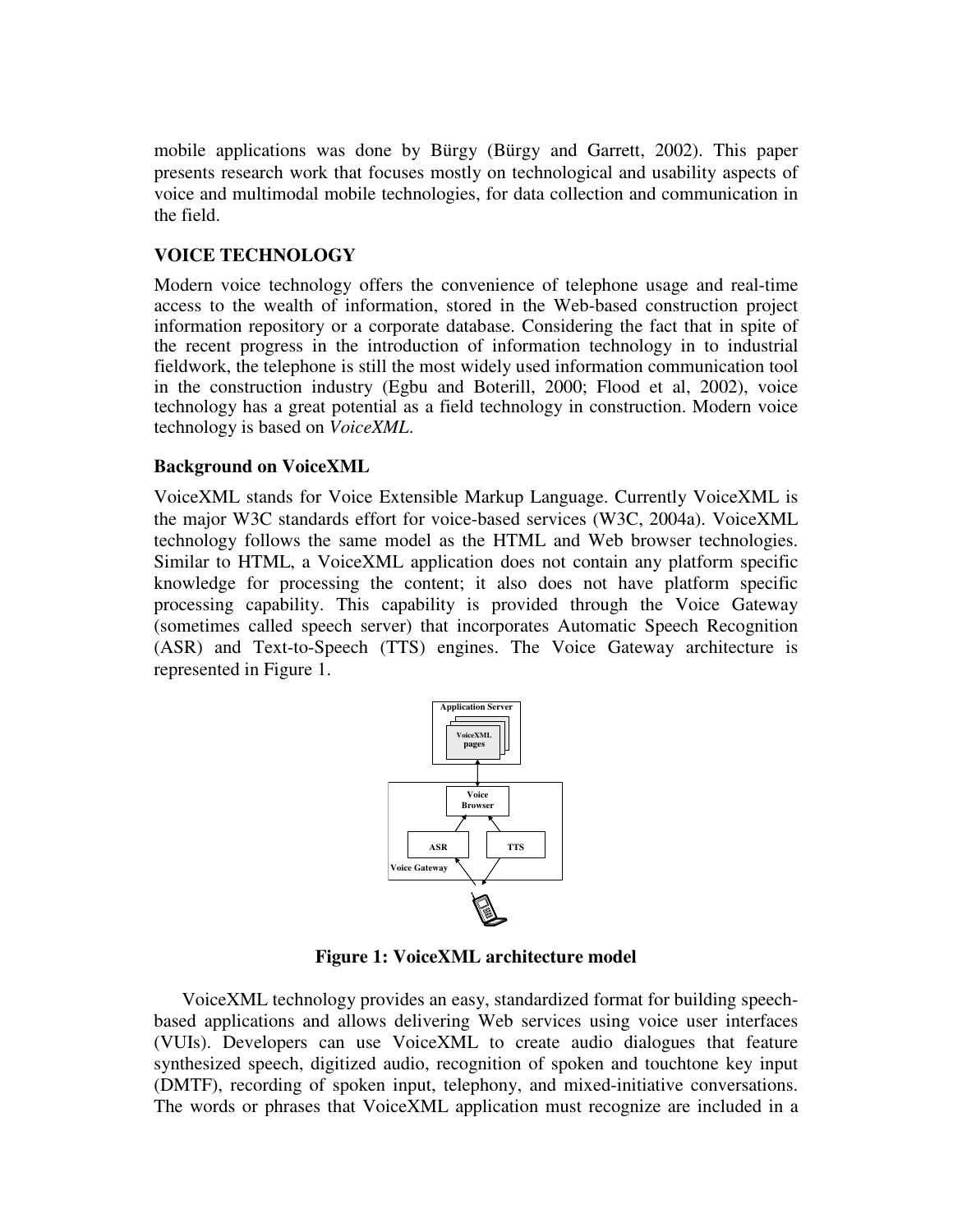grammar. The advantage of using the VoiceXML language to build voice-enabled services is that companies can build automated voice services using the same technology they use to create visual Web sites, significantly reducing cost of construction of corporate voice portals. A corporate voice portal provides telephone users, including mobile phone users, with a speech interface to access and retrieve Web content.

#### **Voice Technologies: Current Applications**

There are quite a few existing speech recognition applications that use VoiceXML technology to provide voice-enabled services to customers. Most frequently VoiceXML is used for building information services that allow wireless phone customers to access news, email, weather, tourist and entertainment information, and business directories (Srinivasan and Brown, 2002). However, at present there are only a handful of existing applications that utilize the potential of voice-based information retrieval for industrial purposes. For example, Florida USA Power and Light Co. used a VoiceXML based system for field restoration crews that were helping to restore power to customers affected by Hurricanes Charley and Frances. In this particular application, using mobile phones, restoration crews could find out about stormdamaged equipment, and report back to the system on the status of the job.

Considering the widespread and preferred use of the mobile phone in industrial field conditions, there is an opportunity to apply VoiceXML technology for other industrial applications, including applications in construction, manufacturing, power and resource industries that can benefit from voice-enabling their operations. The ongoing NRC research program on Voice and Mobile Multimodal communications specifically targets industrial applications of speech recognition technologies. In the framework of this program, several prototype field applications employing VoiceXML technology, including a Voice Inventory Management System and a Voice Time Management System, were developed and tested in a laboratory setting (Kondratova, 2003; Kondratova, 2004b).

#### **Prototype Voice Field Applications**

The Voice Inventory Management System (VIMS) allows a mobile worker to easily retrieve product and warehouse information out of the Web-based warehouse database, in real-time, using a regular or mobile phone and natural speech dialog. The user of the system can ask directly about a particular product or warehouse and request information regarding that product or warehouse. For example, a user looking for information on aluminum window frames might ask, "What is the price of an aluminum window frame?" or "What warehouses are the aluminum window frames located in?" In addition to this, an extensive listing system incorporated into the program allows the user to browse an alphabetical listing of all products or warehouses stored in the system (Kondratova, 2003).

A Voice Time Management System (VTMS) was designed for data entry using speech (Kondratova, 2004b). The VTMS prototype allows construction crewmembers to input their time, in to the time management application on the corporate server, using a mobile phone. VTMS keeps track of the user's hours for each job, work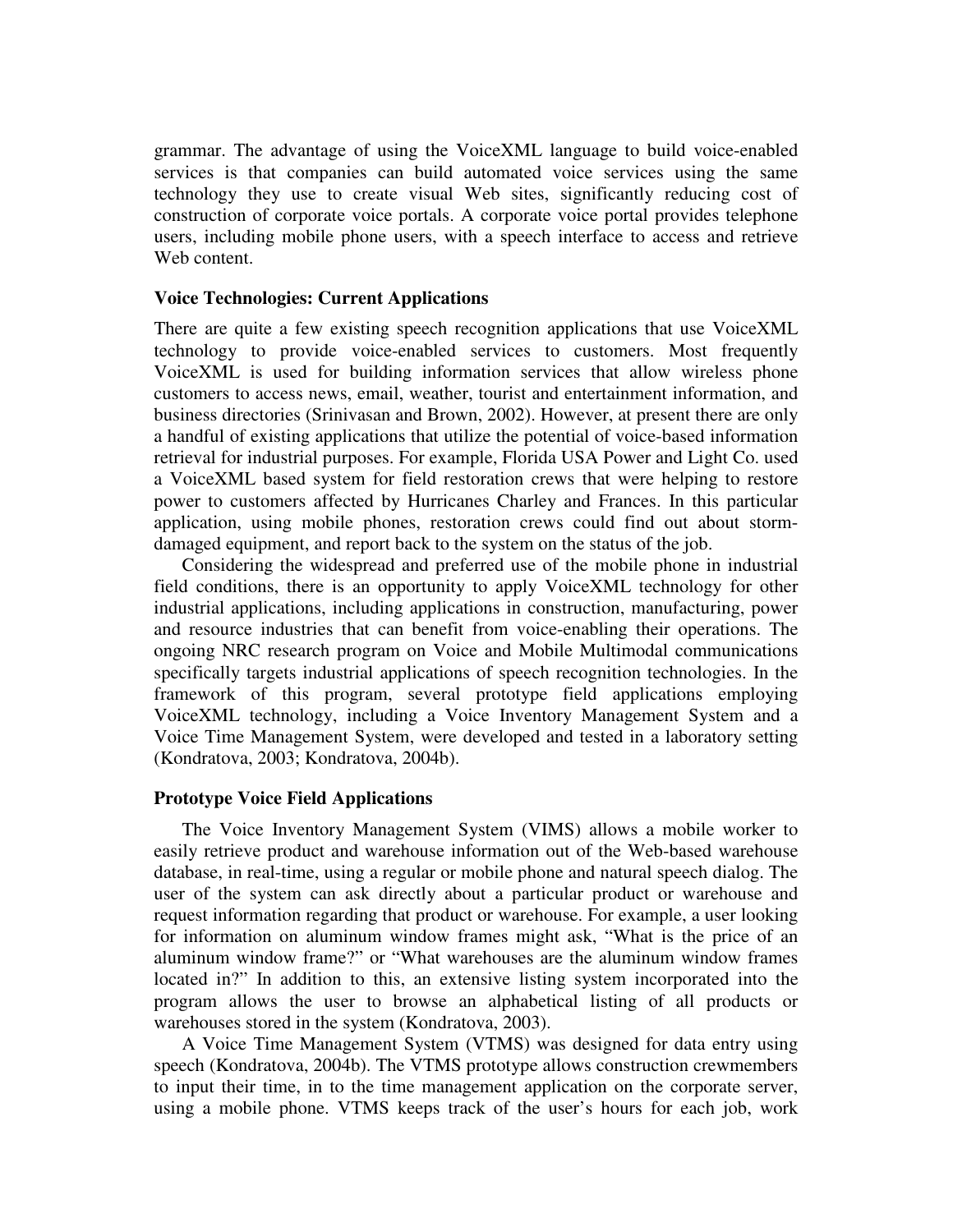number and day, and stores this information in the corporate database. Using voice commands with VTMS, a field worker can retrieve and input information from a timesheet that is unique to the caller. We believe that this system, if implemented, would allow timely billing of the client for the field services provided and could bring substantial savings to the construction, facility management, and field service companies.

Both prototype systems have undergone in-house performance and usability testing in an industrial noise environment (about 60-70 dB) and performed quite well in terms of accuracy of speech recognition (Kondratova, 2004a). The testing for the VIMS application was conducted using a computer product database containing more than 1000 items. Testing results show no decrease in the accuracy of speech recognition for this large database, as opposed to the pilot database with less than 50 items. We found that the speech processing time increases with the increase in the size of the database, due to increases in the size of the grammar. It is possible to shorten grammar-matching time by creating sub-grammars in the VoiceXML application; however this will make the navigation through the voice user interface more complex. Pilot usability testing, for a VIMS system that provides voice access to a database containing entertainment products such as videos and books, was carried out on a group of Web proficient, university student users (Kondratova, 2004b). Participants feel it was easy to get information on the desired products and found it easy to navigate the Main menu and Warehouse information. However, it was harder for the participants to navigate the Product Information section that had a more complicated navigational structure. Thus, reducing speech-processing time by creating a more complex navigational structure is not the best choice in terms of usability of the voice application. This, in a way, limits the applications of voice technology to simple navigational structures that users can easily visualize.

# **MULTIMODAL INTERACTION TECHNOLOGY**

VoiceXML technology is limited to only one form of input and output - human voice. To overcome this limitation, *multimodal technology* could be used. Multimodal technology allows the use of multiple modes of interaction with the computing device such as speech, gesture, pen, mouse and keyboard. Multimodal interaction is sometimes described as the integration of visual and voice interfaces through the delivery of combined graphics and speech, on handheld devices (Hjelm, 2000). There are different models for implementing multimodal interaction on mobile devices. The fat client model employs embedded speech recognition on the mobile device and allows conducting speech processing locally. The thin client model involves speech processing on a speech server and is suitable for mobile phones.

Currently there are two markup languages proposed for creating applications that use voice input (speech recognition) and output (speech synthesis) and support multimodal interaction. The Speech Application Language Tags language (SALT) is a lightweight set of extensions to existing markup languages, in particular to HTML and XHTML (XHTML is essentially HTML 4.0 adjusted to comply with the rules of XML), that enables multimodal and speech access to information, applications and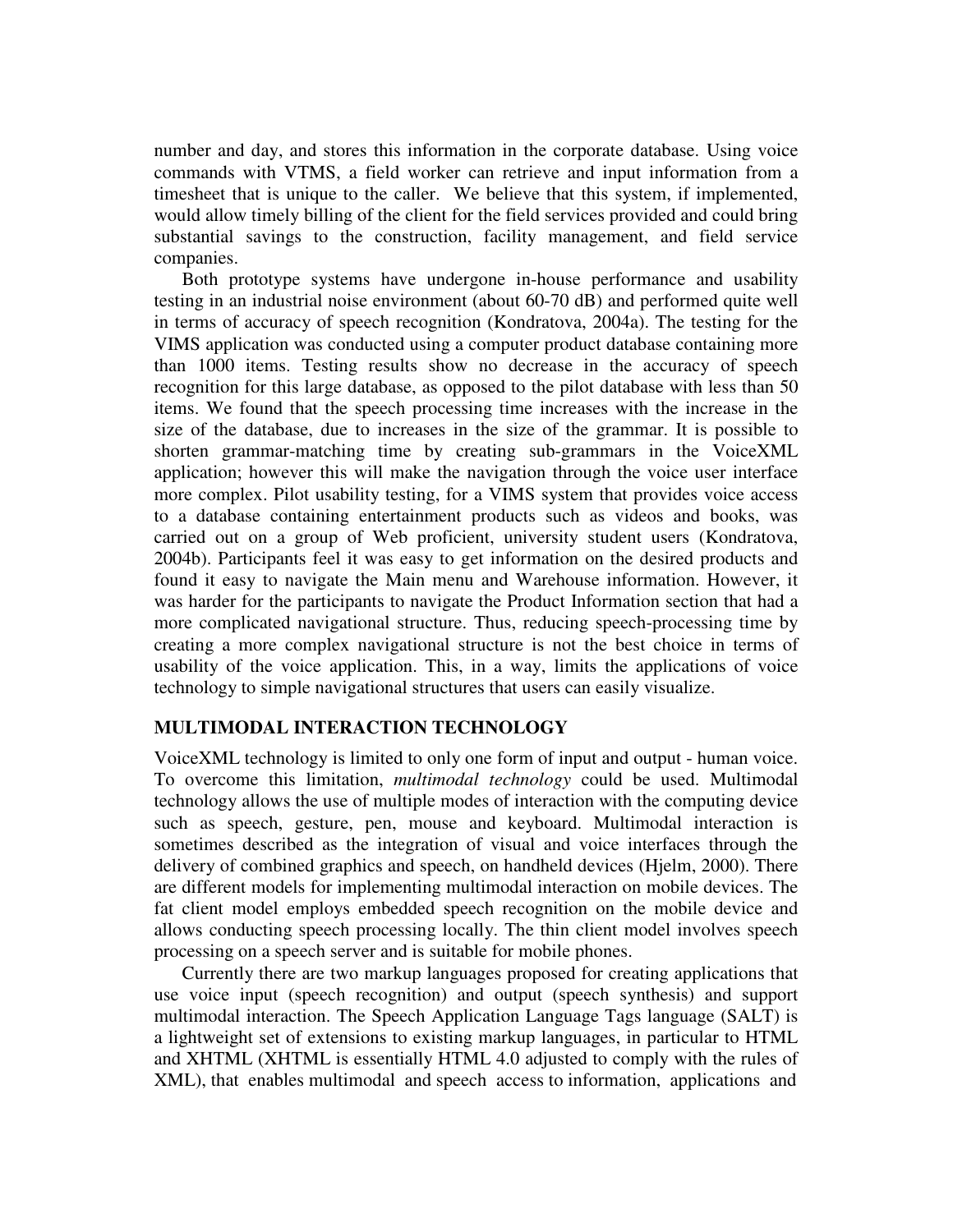

#### **Figure 2: X+V system architecture for multiple devices**

Web services from PCs, telephones, Tablet PCs and handheld devices. SALT applications can be implemented using the thin client model with the speech processing done on the speech server (Moraes, 2002), similar to the Voice Gateway represented in Figure 1.

Another markup language that is currently proposed for developing multimodal Web applications is VoiceXML + XHTML  $(X+V)$  (W3C, 2004b). It combines XHTML and a subset of VoiceXML. Together, XHTML and VoiceXML (X+V) enable Web developers to add voice input and output to traditional, graphically based Web pages. This allows the development of multimodal applications for mobile devices based on the fat client model that includes multimodal browser, embedded speech recognition on a mobile device, and a Web application server - as it is presented in Figure 2.

While both X+V and SALT technologies use W3C standards for grammar and speech synthesis, only X+V is based entirely on standardized languages. X+V's modular architecture makes it very simple to separate an X+V application into different components. As a result, X+V applications can be developed in parts, with experts in voice programming developing voice elements and experts in visual programming developing visual ones. X+V's modularity also makes it adaptable to stand-alone voice application development.

# **MULTIMODAL FIELD DATA COLLECTION**

To facilitate speedy field data collection and timely decision making, especially in the case of field quality control inspection, it would be highly beneficial to use multimodal, wireless, handheld devices capable of delivering, voice, text, graphics and even video. For example, "hands free" voice input can be used by a concrete technician in the field to enter inspection information using a phone-enabled PDA and a wireless headset. This information could be entered directly into the inspection forms on the handheld device and stored locally in the embedded database or wirelessly transmitted to the backend database server. Thus, field inspection information could be communicated in real time to facilitate timely decision-making on the construction site and at the ready-mix plant. This information will be stored in the project database and retrieved easily, if needed, in case of litigation. By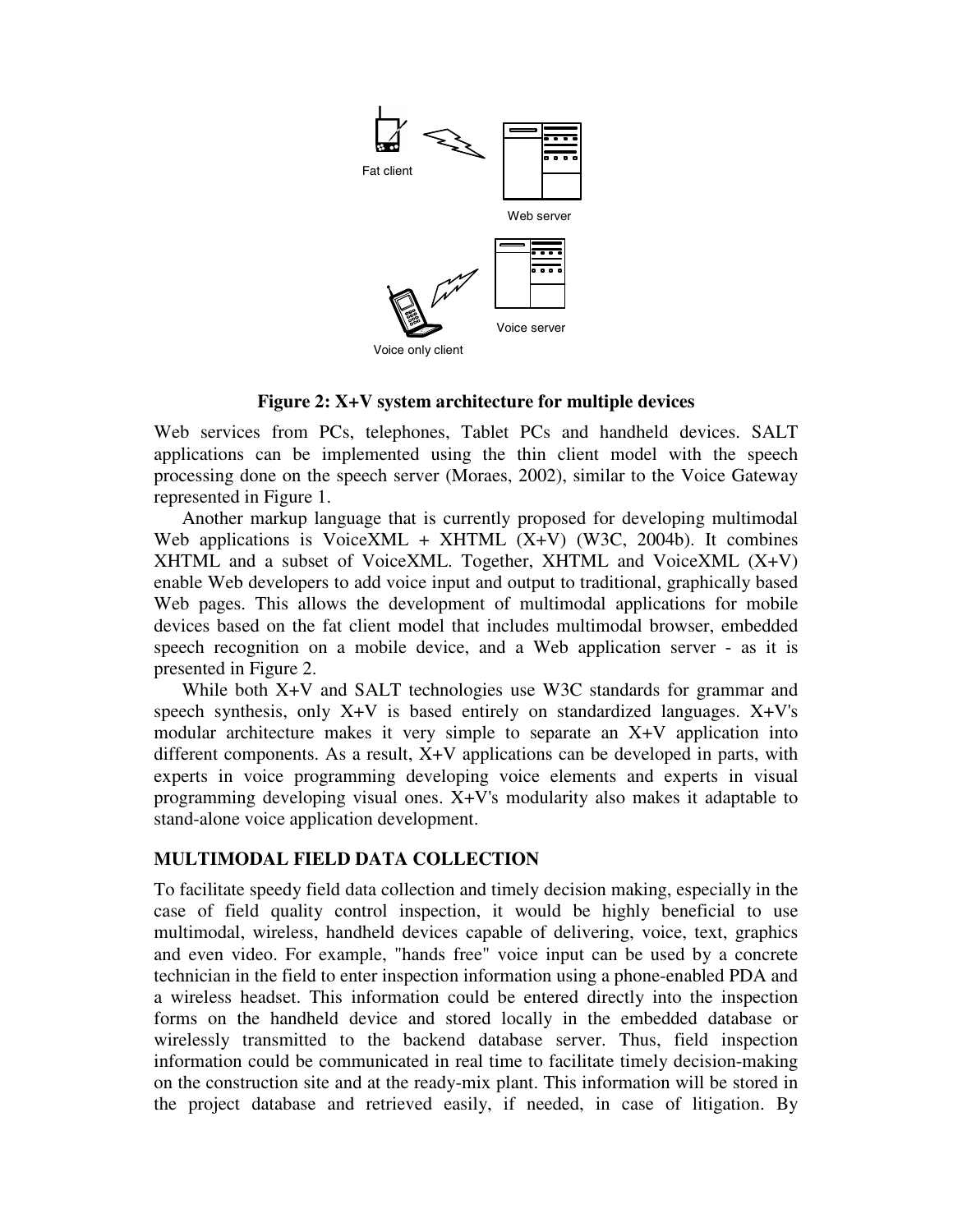combining a multimodal mobile handheld device with a GPS receiver and a Pocket GIS system, the gathered inspection information could be automatically linked to its exact geographical location. In addition, other environmental sensors, such as temperature and moisture sensors could also be connected to a handheld device, if needed, to simplify the data collection process (Giroux et al, 2002).

## **Multimodal Field Data Entry Application**

Our current research in the area of wireless, field quality control data collection is based on concepts of both multimodal and voice field data collection. As a result of this project, a field concrete testing technician will be able to enter field quality control information into the Concrete Quality Control Database using various interaction modes such as speech, stylus and keyboard on the handheld device, or speech on the mobile phone.

The multimodal field data entry prototype application (MFDE), developed as a part of the project, includes a fat wireless client on a Pocket PC that has a multimodal browser and embedded speech recognition, and is based on X+V technology, described previously in this paper. The voice-only data collection application will be based on the VoiceXML technology that allows data retrieval, and input, using natural speech on the mobile phone, similar to the VIMS and VTMS applications. The high-level system architecture for the prototype MFDE application is similar to the one presented in Figure 2. The proof of concept application was developed for the wireless Pocket PC utilizing multimodal NetFront 3.1 Web browser and a fat client with embedded IBM Via Voice Speech recognition engine. An embedded relational database (IBM DB2 everyplace) was used for local data storage on the mobile device.

# **MFDE functionality**

Two usage scenarios, developed for the field concrete quality control multimodal application implemented on a Pocket PC are presented in Figure 3. In addition to this, field information could also be entered into the backend database through a mobile phone utilizing VoiceXML technology, as it is done for the Voice Time Management system described earlier in this paper. A quality control inspector, on a construction site, will be using a wireless handheld device to collect field inspection data. Since the application is multimodal, an inspector can fill in the report form by using voice or stylus.

- 1. On a site with wireless coverage an inspector has the option to update the information in the concrete quality control database directly through the synchronization server. Thus, inspection information is communicated in real time and necessary adjustments to the concrete shipped to the site could be made, if needed, at the ready-mix plant.
- 2. If there is no wireless coverage on site, an inspector will be using a standalone multimodal application on the handheld device. This application utilizes an embedded database to store data and access past records stored on the handheld device. Back at the office, information stored in the embedded database will be synchronized with the backend concrete quality control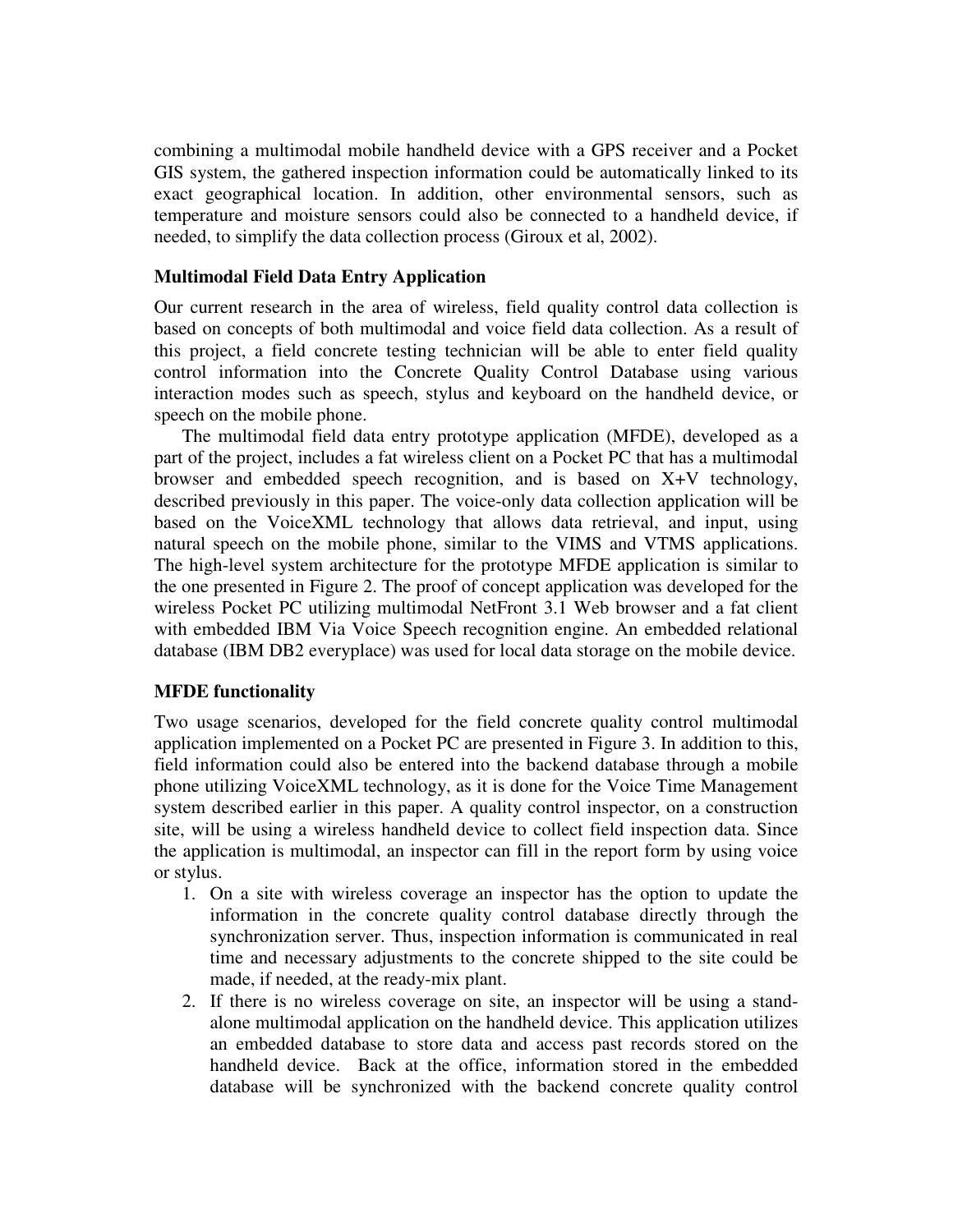database through the synchronization cradle, desktop computer and the synchronization server.



**Figure 3: Multimodal field data collection usage scenarios for Pocket PC**

The work on the development of the proof-of concept MFDE application for concrete quality control data collection is conducted in collaboration with the New Brunswick Department of Transportation (NBDOT) concrete quality control engineers and the University of New Brunswick (Kondratova, 2004c). The field usability study of this application will be the next phase of the project.

# **VOICE AND MULTIMODAL TECHNOLOGY FOR EMERGENCY RESPONSE**

To evaluate the feasibility of using voice technology for government emergency notification services, a prototype Automated Forest Fire Service (AFFS) application was developed in-house using VoiceXML technology. The Automated Forest Fire Service is of interest to people from many different user groups, especially tourists, campers, and people working in the forest.

#### **Automated Forest Fire Notification Services**

The first part of the AFFS system is the *Main Menu*, where callers can request particular services. This menu is designed as a mixed-initiative dialog (meaning that the users can ask for a particular service directly or respond to system prompts). Callers could also be led by the system through a directed dialog, if they are having trouble. The menu prompt informs callers about commands available such as "Public Alert", "Conditions" and "Fire Report". The voice user interface is designed so that there is a certain amount of flexibility on how callers can enter commands. For instance, the caller can say, "Public Alert" or just "Alert". While the system does explain what commands are available, some callers may instinctively add words, saying for example, "I would like to hear the public alert please". The grammar for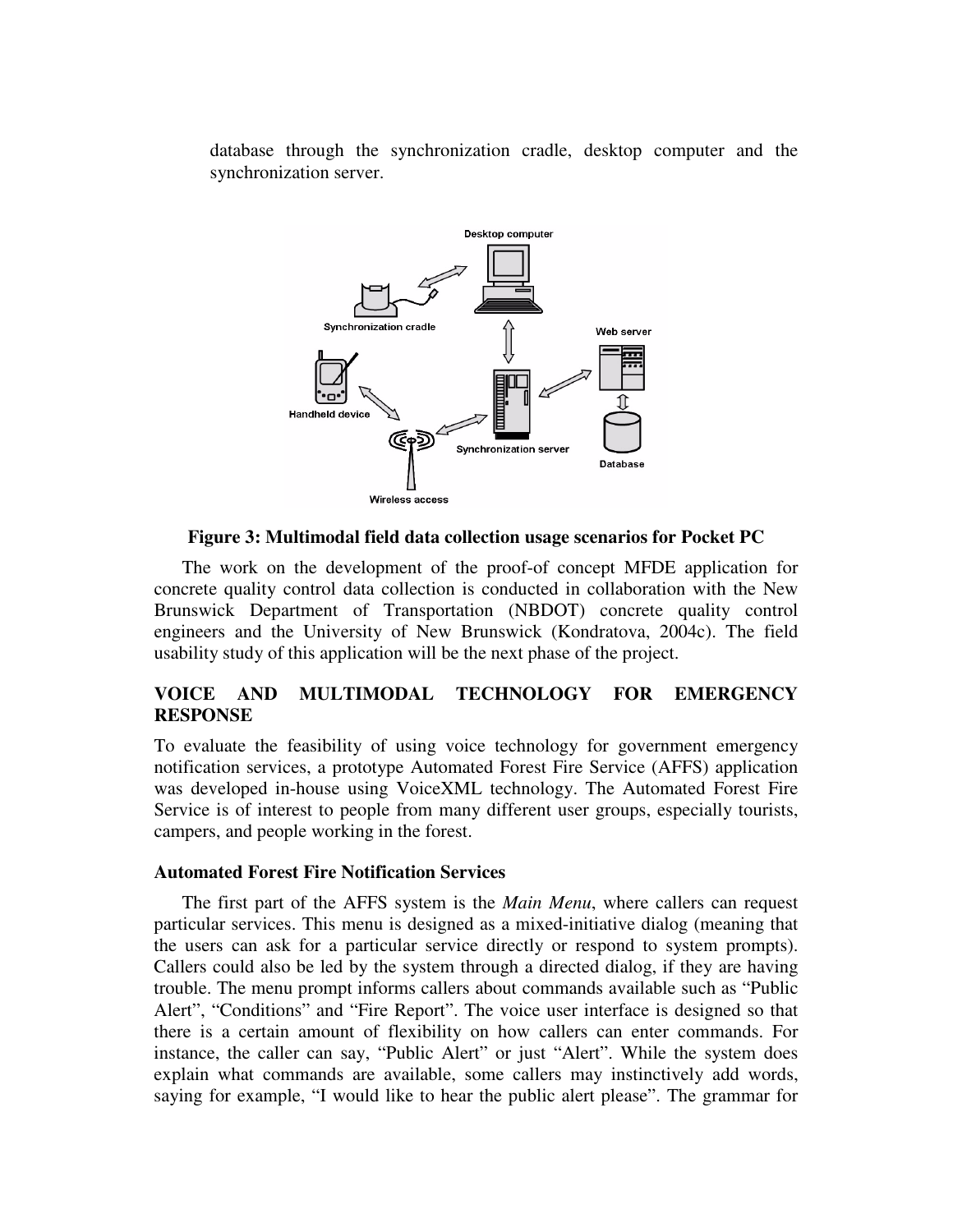the Main Menu can handle some of these utterances. Once a caller gives a valid utterance, and has finished his or her work in a particular section of the system, a caller will be automatically returned to the Main Menu. There are several "global" commands that are available anywhere in the AFFS system. If the caller is saying, "Help", the system will provide information on valid commands for the current dialog. Other global commands include "Operator", "Main Menu", and "Exit". To reduce the possibility of callers giving commands that cannot be recognized by the system, several synonyms of "Exit" commands are accepted, such as "Hang up" and "Good bye".

One of the services provided by the AFFS system is the current Fire Weather Index (FWI) information for a particular county in New Brunswick. To eliminate specialized jargon that callers may not understand, the decision was made to call this service Conditions, instead of Fire Weather Index. To choose this service from the Main Menu, callers can give two pieces of information in one utterance, one that indicates that they want to hear conditions, and another specifying a region or a city name. Valid utterances include "I would like to hear the conditions in Moncton", or a shorter command like "Conditions". If a region is not given in the first utterance, callers are sent to a directed dialog that requests this information. Once a valid utterance is spoken, the system will give a message such as "The forest fire weather index is low for Westmoreland County". Another service is the Public Alert, which contains a message indicating FWI values across the province, and other relevant information. The Fire Report service allows callers to report forest fires. If utterances such as "Fire Report" or "I would like to report a forest fire" are given, callers are transferred to a government official who will take the report. Before this occurs, the system will explicitly verify if callers really want to make a report, since they may have arrived at this part of the system by accident.

#### **Quality of Speech Recognition**

Two possible issues concerning speech recognition in this public emergency notification system are the audio quality of cellular phones, which most callers will probably use and the accuracy of speech recognition for callers with foreign accents or callers in distress. These issues will have to be considered during future usability testing. To increase the chances of accurate speech recognition, information on how to use the system, including valid utterances, can be published in brochures and travel guides.

In our previous testing on the quality of speech recognition for VIMS prototype (Kondratova, 2004b) we found that a native English speaker using a VIMS prototype system, even in a noisy environment, retrieves required product information 95 times out of 100, and a speaker with a foreign accent has an 80 percent success rate in retrieving correct information.

#### **CONCLUSIONS**

The advantages afforded by the field use of voice and multimodal technology to retrieve corporate and project information and enter field data could be substantial. However, proper application of these technologies to field work requires a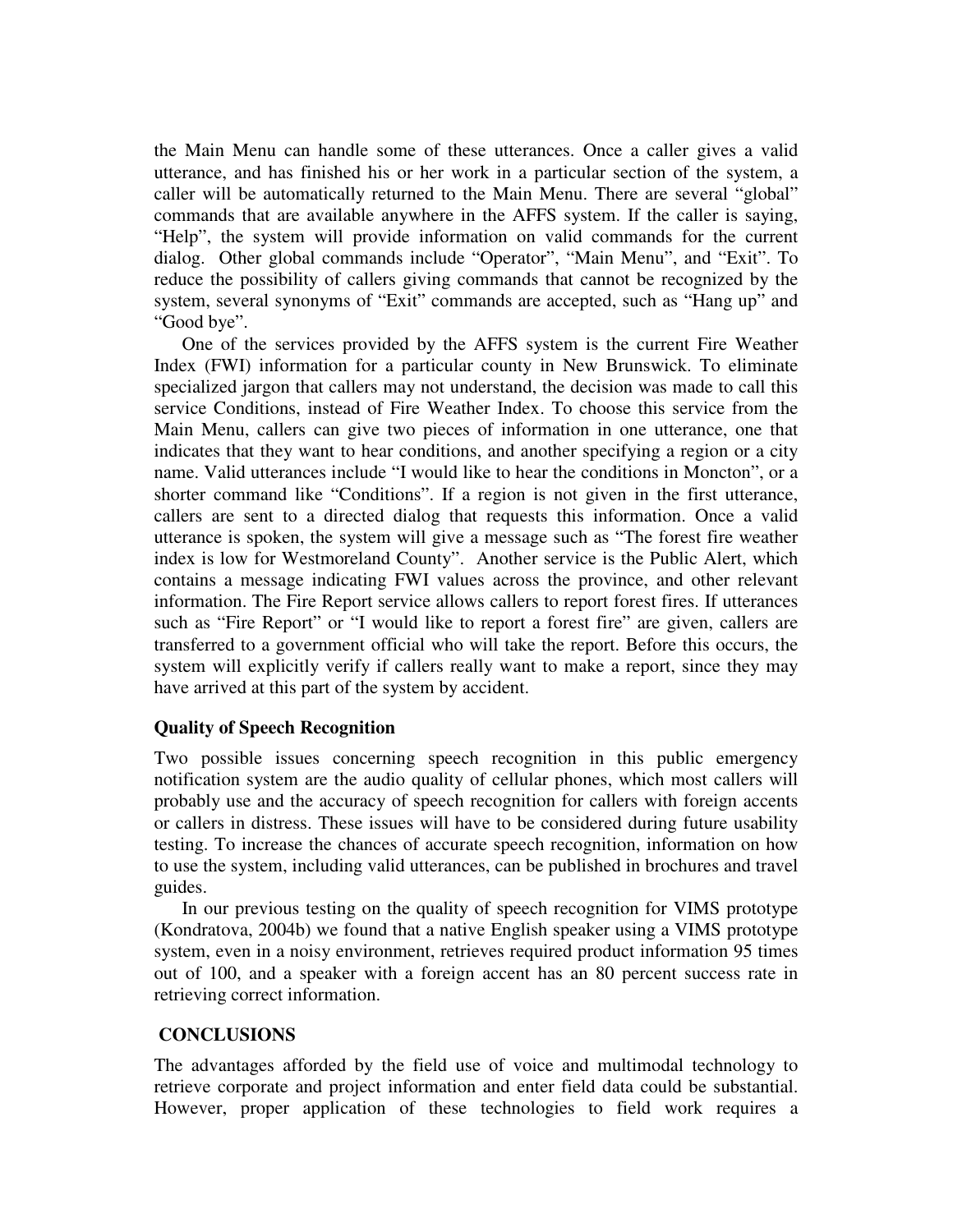considerable amount of further research work. In the prototype development phase for the MFDE project we experienced some challenges associated with the novelty of the multimodal technology. These included unresolved interoperability issues, mobile OS limitations as well as challenges associated with a limited number of multimodal browser vendors. We hope that the mobile industry will resolve these issues in the near future so that the commercial development of these types of applications will become possible.

In our project, in parallel with MFDE prototype development on Pocket PC running Pocket Windows system software, we successfully developed a prototype MFDE application on a Tablet PC platform thus escaping many of the pitfalls of the Pocket PC development. With recent miniaturization of the Tablet PC (a good example would be the new Sony U750 palmtop model); we believe it would be feasible to successfully utilize a rugged version of the palmtop Tablet PC as a field multimodal computing device. Another plausible technical solution would be to employ a wearable computer that clips on the worker's belt. However, one challenge will remain and will require extensive research and testing: the usability of multimodal technology in the field. The usability evaluation for the multimodal field data entry prototype will be conducted during the next phase of our research project.

# **ACKNOWLEDGEMENTS**

The author would like to acknowledge the support provided for the project by the National Research Council Canada, valuable input from my colleagues at NRC and the hard work and dedication of students that participated in the development of prototypes and conducted the pilot usability study.

#### **REFERENCES**

- Bacheldor, B. (2002). Handheld system assesses damage to see how buildings survived, *Information Week*, March 18, 2002.
- Beasly, R., Farley, M., O'Reilly, J. and Squire, L. (2002). *Voice Application Development with VoiceXML*, SAM Publishing.
- Bürgy, C., J. H. Garrett, Jr. (2002). "Situation-aware Interface Design: An Interaction Constraints Model for Finding the Right Interaction for Mobile and Wearable Computer Systems," in Proceedings of ISARC2002, Washington, D.C., September 23-25, 2002, 563-568.
- Egbu C.O. and Boterill K. Information technologies for knowledge management: their usage and effectiveness, ITcon, Vol.7, 2000, 125-136, (available at http://www.itcon.org/).
- Flood, I., Issa, R.R.A. & Caglasin, G. 2002 Assessment of e-business implementation in the construction industry, eWork and eBusiness in AEC, Turk & Scherer (eds), Swets & Zietilinger, Lisse, 27-32.
- Hjelm, J. (2000). *Designing Wireless Information Services*, Wiley Computer Publishing, John Wiley & Sons, Inc.
- Giroux, S., Moulin, C., Sanna, R. & Pintus, A. (2002). "Mobile Lessons: Lessons based on geo-referenced information", Proceedings of E-Learn 2002, 331-338.